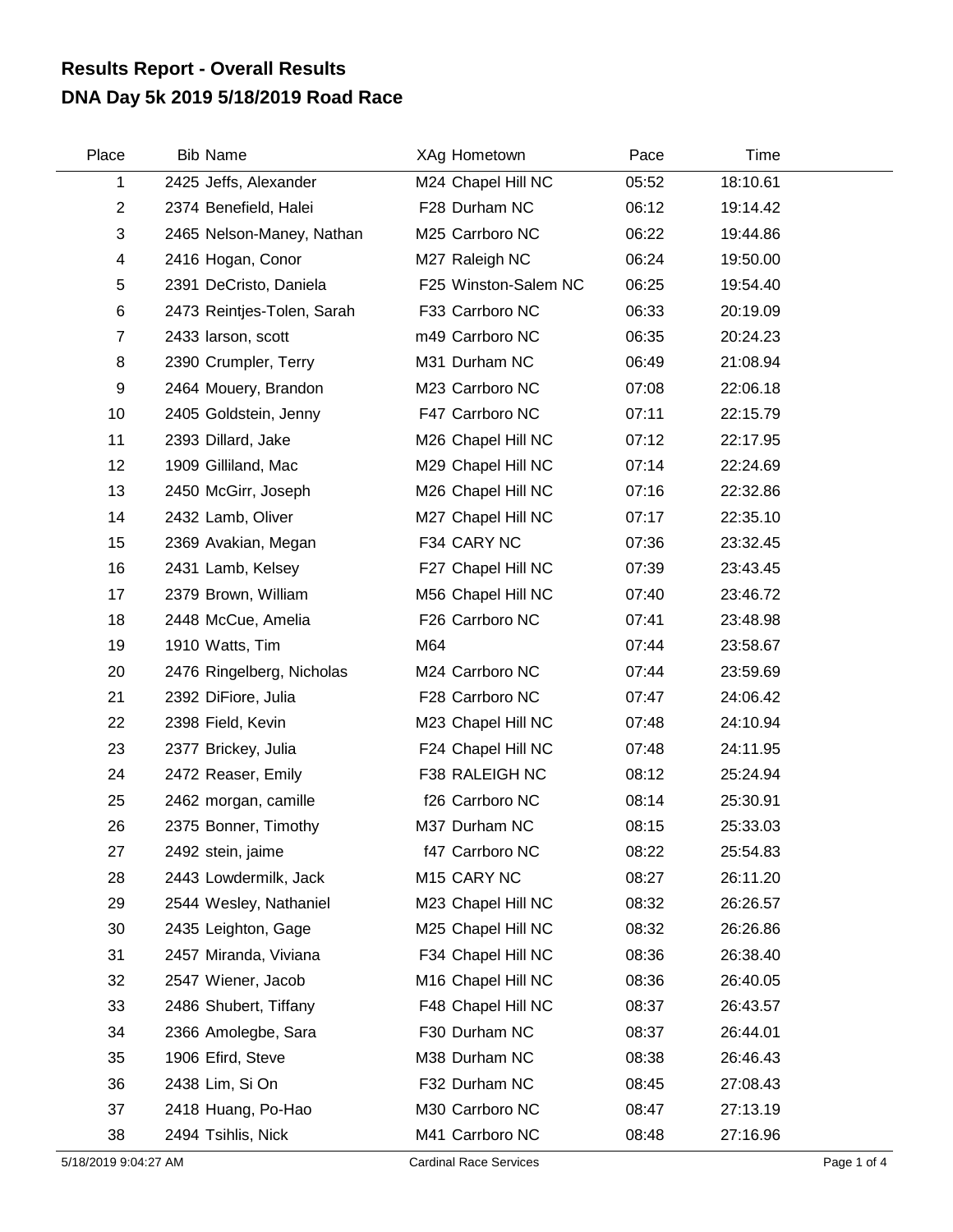| Place | <b>Bib Name</b>            |                 | XAg Hometown       | Pace  | Time     |  |
|-------|----------------------------|-----------------|--------------------|-------|----------|--|
| 39    | 2412 Hamilton, Christine   |                 | F25 Chapel Hill NC | 08:48 | 27:18.26 |  |
| 40    | 2384 Chao, Hui Xiao        |                 | F30 Carrboro NC    | 08:50 | 27:23.47 |  |
| 41    | 2481 Schulte, Austin       |                 | M24 Chapel Hill NC | 08:51 | 27:25.72 |  |
| 42    | 2410 Groves, Rich          |                 | M46 Durham NC      | 08:53 | 27:32.38 |  |
| 43    | 1912 Sorrell, Byron        |                 | M25 Durham NC      | 08:56 | 27:41.80 |  |
| 44    | 2411 Gustafson, Chelsea    |                 | F25 Cary NC        | 08:58 | 27:49.01 |  |
| 45    | 2545 Wiedner, Hannah       |                 | F23 Chapel Hill NC | 09:01 | 27:56.15 |  |
| 46    | 2495 Valancius, Michael    |                 | M22 Chapel Hill NC | 09:01 | 27:56.87 |  |
| 47    | 2442 Lopez, Zachary        |                 | M33 Chapel Hill NC | 09:05 | 28:09.43 |  |
| 48    | 2413 Harn, Yeu-Chern       |                 | M32 Carrboro NC    | 09:06 | 28:12.16 |  |
| 49    | 1918 Dandurand, Brooke     |                 | F22 Chapel Hill NC | 09:07 | 28:16.53 |  |
| 50    | 2446 Luedeman, Megan       |                 | F24 Pittsboro NC   | 09:10 | 28:24.64 |  |
| 51    | 2378 Brnich, Sarah         |                 | F29 Carrboro NC    | 09:11 | 28:28.08 |  |
| 52    | 2483 Segear, Erika         |                 | F33 Chapel Hill NC | 09:14 | 28:36.61 |  |
| 53    | 2408 Goudy, Odessa         |                 | F23 Chapel Hill NC | 09:18 | 28:49.96 |  |
| 54    | 2553 Ochandarena, Nicole   | F <sub>25</sub> |                    | 09:19 | 28:52.32 |  |
| 55    | 2419 Huhn, William         |                 | M34 Durham NC      | 09:21 | 29:00.15 |  |
| 56    | 2490 Spichal, Maya         |                 | F33 Carrboro NC    | 09:21 | 29:00.36 |  |
| 57    | 2415 Harrington, Philip    |                 | M55 Pittsboro NC   | 09:22 | 29:03.30 |  |
| 58    | 2484 Selna, Weston         |                 | M25 Chapel Hill NC | 09:27 | 29:17.78 |  |
| 59    | 2376 Brewer, Abigail       |                 | F27 Chapel Hill NC | 09:27 | 29:18.85 |  |
| 60    | 2373 Battaglia, Rachel     |                 | F26 Chapel Hill NC | 09:28 | 29:19.95 |  |
| 61    | 2395 Escobar, Yael-Natalie |                 | F26 Chapel Hill NC | 09:28 | 29:20.37 |  |
| 62    | 1907 Millon, Stacy         |                 | F37 Durham NC      | 09:33 | 29:36.07 |  |
| 63    | 2453 McVeigh, Jenny        |                 | F39 Chapel Hill NC | 09:44 | 30:10.23 |  |
| 64    | 2491 Spitzer, Alex         |                 | M28 DURHAM NC      | 09:47 | 30:20.53 |  |
| 65    | 2401 Fowler, Daniel        |                 | M31 Chapel Hill NC | 09:51 | 30:32.19 |  |
| 66    | 2400 Fowler, Andrea        |                 | F31 Chapel Hill NC | 09:51 | 30:33.47 |  |
| 67    | 2550 Zhu, ManHua           |                 | F26 Carrboro NC    | 09:54 | 30:41.58 |  |
| 68    | 2387 Christy, Tom          |                 | M28 Carrboro NC    | 09:55 | 30:45.85 |  |
| 69    | 2441 Lopez, Adeline        |                 | F32 Chapel Hill NC | 09:57 | 30:51.29 |  |
| 70    | 2451 McIntosh, Elizabeth   |                 | F27 Durham NC      | 10:00 | 31:01.49 |  |
| 71    | 2404 Furtado, Kathleen     |                 | F25 Chapel Hill NC | 10:02 | 31:07.05 |  |
| 72    | 2466 Niide, Teppei         |                 | M32 Chapel Hill NC | 10:03 | 31:10.16 |  |
| 73    | 2455 Mercer-Smith, Alison  |                 | F26 Chapel Hill NC | 10:04 | 31:11.87 |  |
| 74    | 2458 Mitra, Sneha          |                 | F29 DURHAM NC      | 10:11 | 31:33.27 |  |
| 75    | 1908 Gowdy, Lauren         |                 | F35 Carrboro NC    | 10:19 | 32:00.24 |  |
| 76    | 1911 Gowdy, Jayson         |                 | M33 Carrboro NC    | 10:20 | 32:00.50 |  |
| 77    | 2477 Salemson, James       |                 | M13 Chapel Hill NC | 10:23 | 32:10.37 |  |
| 78    | 2409 Grant, Paul           |                 | M29 Carrboro NC    | 10:23 | 32:12.12 |  |
| 79    | 2469 Perrin, Hannah        |                 | F32 Carrboro NC    | 10:23 | 32:12.13 |  |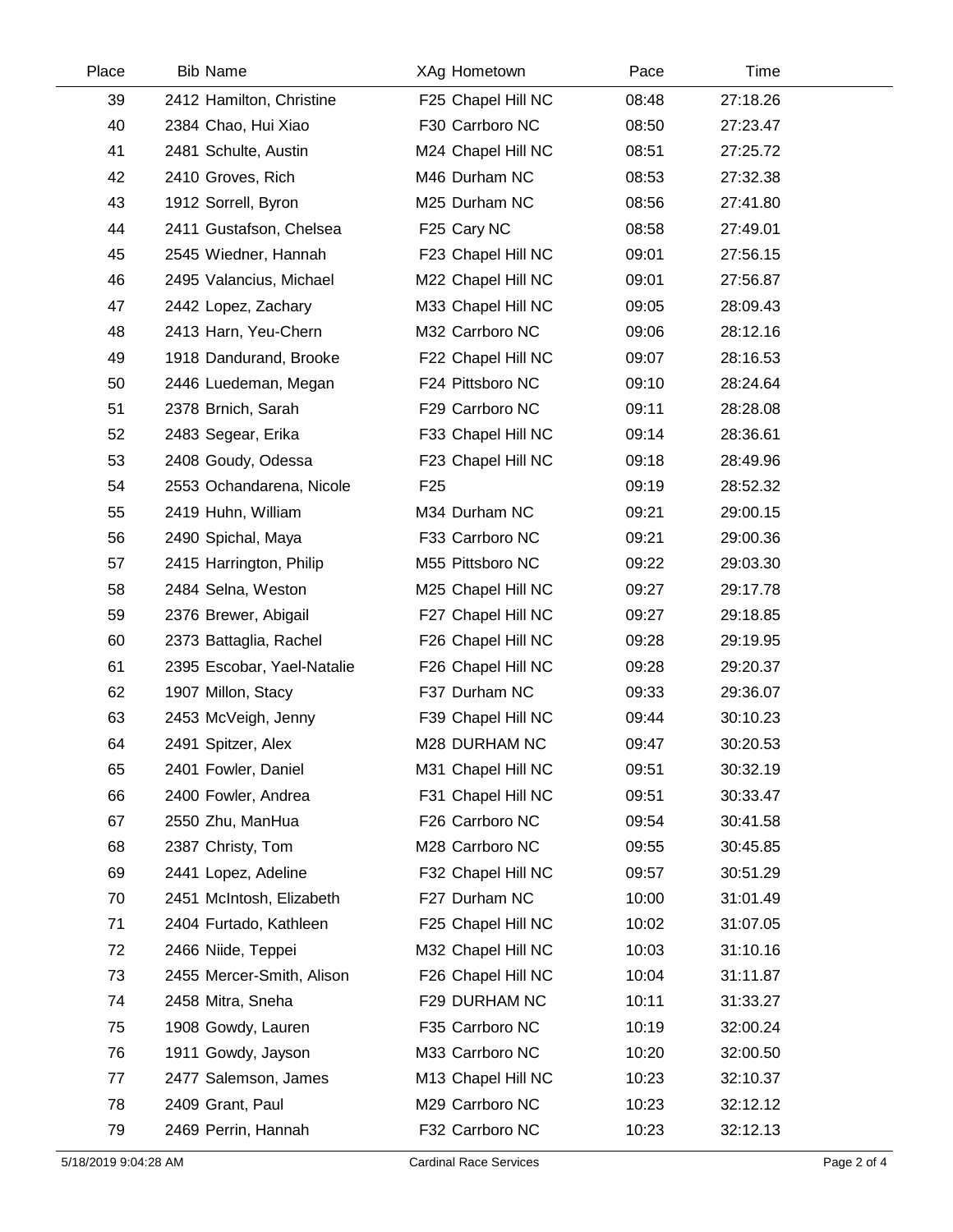| Place | <b>Bib Name</b>              | XAg Hometown            | Pace  | Time     |  |
|-------|------------------------------|-------------------------|-------|----------|--|
| 80    | 2397 Ferone, Morgan          | F23 Carrboro NC         | 10:23 | 32:12.21 |  |
| 81    | 2388 Cole, Yasemin           | F25 Chapel Hill NC      | 10:37 | 32:55.85 |  |
| 82    | 2552 Zhu, Deanna             | F <sub>26</sub>         | 10:38 | 32:56.74 |  |
| 83    | 2403 Freeman, Kenda          | F31 Durham NC           | 10:42 | 33:10.95 |  |
| 84    | 2399 Fleming, Alison         | F42 Durham NC           | 10:43 | 33:12.38 |  |
| 85    | 1905 McGue, Shannon          | F26 Charleston SC       | 10:43 | 33:13.41 |  |
| 86    | 2449 McFarland, Minna        | F23 Carrboro NC         | 10:48 | 33:28.78 |  |
| 87    | 2381 Cardona, Adam           | M15 Chapel Hill NC      | 10:52 | 33:42.30 |  |
| 88    | 2445 Lowdermilk, Trey        | M44 CARY NC             | 10:53 | 33:44.59 |  |
| 89    | 2421 Hwang, Bin-Jin          | M34 Chapel Hill NC      | 10:54 | 33:47.21 |  |
| 90    | 2437 Lewis, Kristen          | F34 Chapel Hill NC      | 10:56 | 33:53.74 |  |
| 91    | 1916 Barbour, Jack           | M <sub>11</sub> Cary NC | 11:03 | 34:13.91 |  |
| 92    | 1915 Barbour, Kirby          | M45 Cary NC             | 11:04 | 34:18.97 |  |
| 93    | 2447 Marks, Sarah            | F31 Chapel Hill NC      | 11:13 | 34:46.08 |  |
| 94    | 2429 Kyei, Christina         | F37 Durham NC           | 11:16 | 34:55.67 |  |
| 95    | 2396 Ferguson Johns, Hannah  | F25 Chapel Hill NC      | 11:20 | 35:06.55 |  |
| 96    | 2500 Waters, Marcey          | F49 Carrboro NC         | 11:21 | 35:11.02 |  |
| 97    | 2479 Salemson, Kate          | F15 Chapel Hill NC      | 11:27 | 35:28.77 |  |
| 98    | 2478 Salemson, Jeremy        | M50 Chapel Hill NC      | 11:28 | 35:31.85 |  |
| 99    | 2498 Vora, Rohan             | M9 Chapel Hill NC       | 11:29 | 35:37.11 |  |
| 100   | 2372 Bastian-Itano, Benjamin | M5 Chapel Hill NC       | 11:31 | 35:41.41 |  |
| 101   | 2475 Richardson, Sharon      | F39 Durham NC           | 11:31 | 35:41.84 |  |
| 102   | 2424 Itano, Michelle         | F34 Chapel Hill NC      | 11:31 | 35:42.62 |  |
| 103   | 2480 Schaefer, Antje         | F38 Carrboro NC         | 11:35 | 35:54.18 |  |
| 104   | 2371 Bastian, Kevin          | M34 Chapel Hill NC      | 11:37 | 36:00.55 |  |
| 105   | 2548 Wiener, Maddie          | F20 Chapel Hill NC      | 11:37 | 36:00.63 |  |
| 106   | 2546 Wiener, David           | M57 Chapel Hill NC      | 11:37 | 36:01.27 |  |
| 107   | 2385 Chapman, Leah           | F29 Chapel Hill NC      | 11:38 | 36:02.96 |  |
| 108   | 2456 Meyrueix, Laetitia      | F25 Chapel Hill NC      | 11:39 | 36:07.44 |  |
| 109   | 2422 ingram, david           | M43 Chapel Hill NC      | 11:46 | 36:28.77 |  |
| 110   | 2423 Ingram, Jacob           | M4 Chapel Hill NC       | 11:46 | 36:29.30 |  |
| 111   | 2394 dotters-katz, sarah     | F35 Chapel Hill NC      | 11:49 | 36:36.45 |  |
| 112   | 2471 Powers, Bill            | m84 Chapel Hill NC      | 11:53 | 36:48.87 |  |
| 113   | 2382 Cardona, Danielle       | F48 Chapel Hill NC      | 11:55 | 36:55.35 |  |
| 114   | 2420 Hustedt, Beth           | F42 Durham NC           | 11:58 | 37:07.29 |  |
| 115   | 2454 MEI, LIU                | F31 Chapel Hill NC      | 12:01 | 37:13.71 |  |
| 116   | 2380 Burnette, Tiffany       | F30 Durham NC           | 12:05 | 37:28.99 |  |
| 117   | 2436 Lewis, Aisha            | F33 Durham NC           | 12:06 | 37:29.36 |  |
| 118   | 2496 Vora, Chetan            | M8 Chapel Hill NC       | 12:16 | 38:01.70 |  |
| 119   | 2407 Goswami, Anwesha        | F32 Chapel Hill NC      | 12:16 | 38:01.91 |  |
| 120   | 2497 Vora, Neeta             | F42 Chapel Hill NC      | 12:18 | 38:06.70 |  |